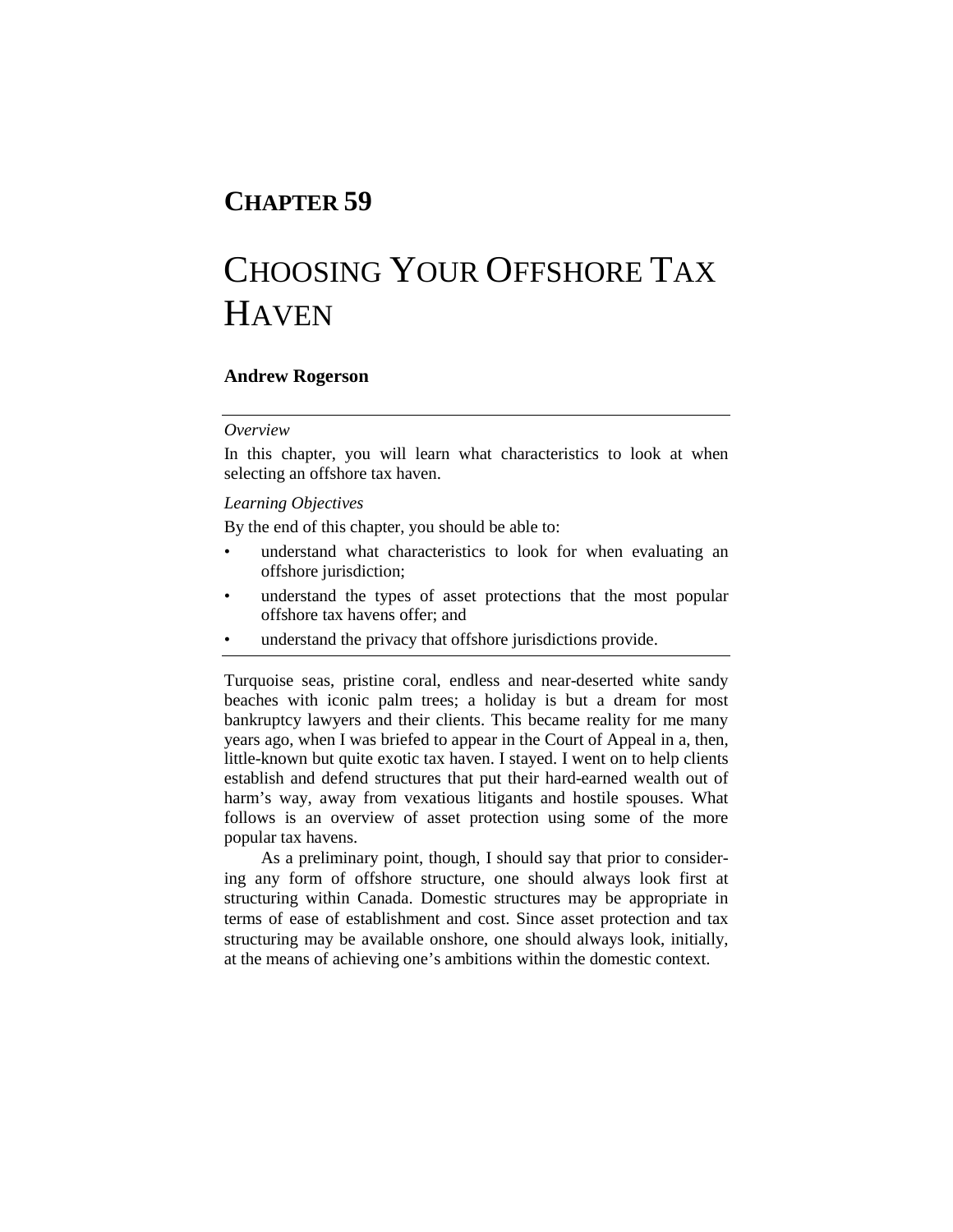**830** THE TRUSTED ADVISOR'S SURVIVAL KIT

## **JURISDICTIONS**

There are many offshore jurisdictions in which a trust may be established. Some are extremely successful. For example, Cayman is the world's fifth largest banking centre with \$1.3 trillion in deposits, of which \$935 million are interbank bookings, not personal or corporate accounts. The British Virgin Islands (BVI) are home to 700,000 offshore companies. Bermuda enjoys the third highest per capita income in the world, that being US\$70,000 compared to US\$43,500 for the United States. The Turks and Caicos Islands, whilst smaller, is a niche jurisdiction, offering a friendly and efficient boutique service against a backdrop of wonderful beaches and fine hotels. Many offshore finance centres (the new name for "tax havens") are current or former British Colonies and/or associated states located in the Caribbean, North Atlantic and the Channel Islands. They are characterized by the following:

- zero or minimal income tax;
- legislated bank secrecy;
- similar legal system to Canada (based on English common law with a generally independent and non-corrupt judiciary); and
- strict regime of supervision by financial services authorities, generally headed by experienced non-local people (which require trust companies and banks to maintain heavy insurance coverage).

Most of the offshore jurisdictions provide similarly attractive regimes, so the decision as to which one to use will, to a degree, depend on personal preference. Skilled and efficient trustee and corporate services are available in most of them. One important factor to consider in selecting a jurisdiction is the ease with which one can travel there. In the modern telecommunications era, it is not essential to ever step foot in the jurisdiction. However, there is much to be gained by making at least an initial visit to familiarize oneself with the jurisdiction in general and the trustees in particular. This consideration may make the North American investor select the Turks and Caicos Islands or the Bahamas over, say, Lichtenstein or even the Cook Islands. Ease of communication having regard to time zones is also a very important factor to consider.

## **ASSET PROTECTION**

Historically, trusts evolved as a means of protecting assets. This was achieved by having another trusted person hold legal title of assets on behalf of (or in trust for) another. Tax considerations aside, which I will deal with below, asset protection is still by far and away the most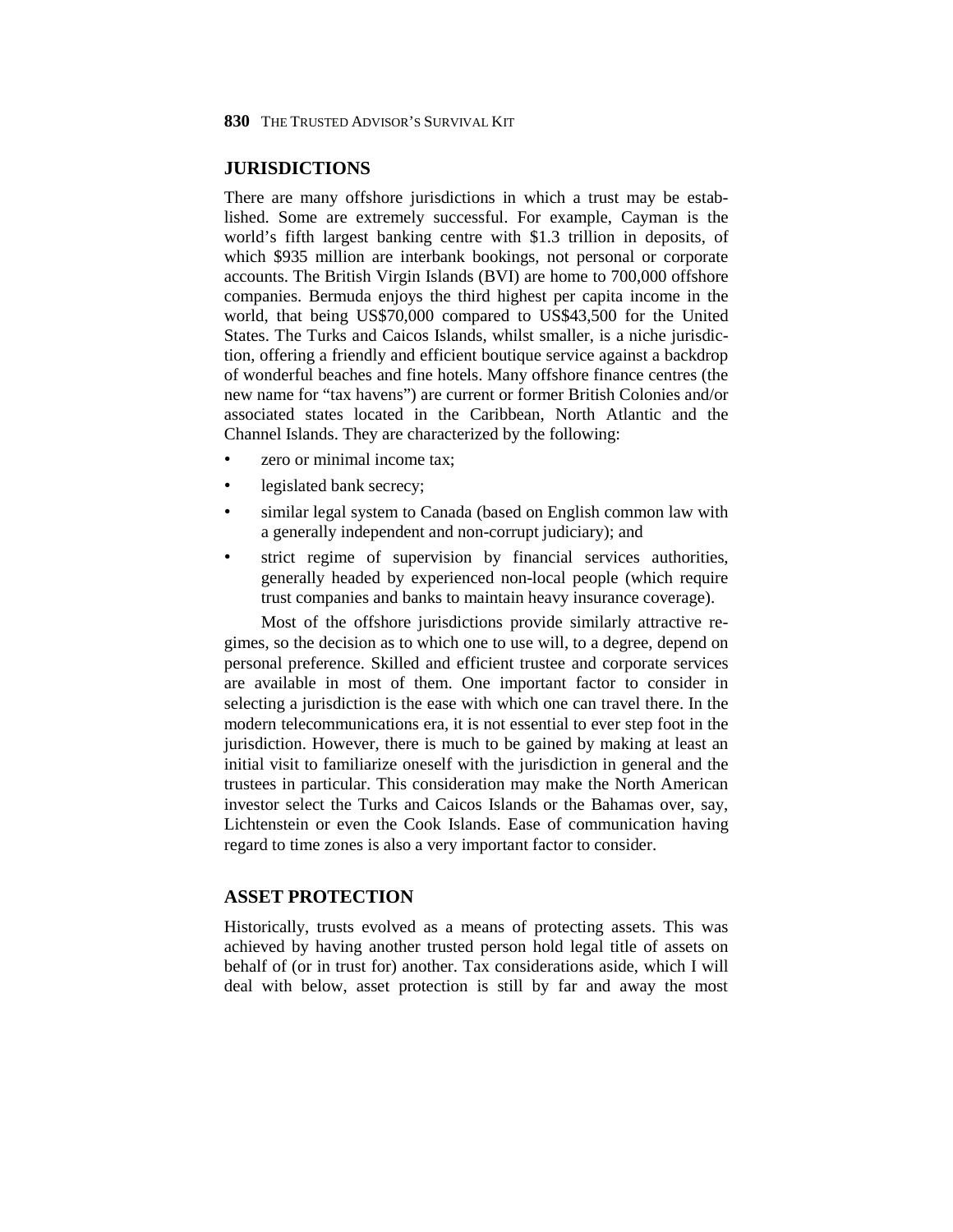important reason for establishing an offshore trust. Persons of substantial means who are, or may be, at risk in the future from unwelcome litigation should give consideration to establishing a trust. Once assets are transferred into the name of the trustees, after a prescribed period, creditors are no longer able to execute against such assets. This is because the settlor has divested himself or herself of legal ownership. One may obtain asset protection by establishing trusts both in Canada and offshore. The advantage of establishing a trust in one of the offshore finance centres is their prevalent debtor-friendly regimes. These shorten the period of time in which a creditor may bring proceedings to attack the establishment of the trust/settlement of specific assets into trust. The jurisdictions range geographically from the Bahamas to the Cook Islands. Trusts established in the debtor-friendly jurisdictions are typically referred to as Asset Protection Trusts.

The Cook Islands regime provides considerable hurdles for a creditor to overcome. Firstly, he or she must seek the leave of the court in Rarotonga to even bring the action. Secondly, if leave is granted, he or she must prove beyond reasonable doubt (the criminal standard) that the transfer into the trust was made with the intention of defrauding a creditor. No action may be brought in respect of any transfer that took place before, or more than two years after the cause of action arose. If the settlement takes place within the two-year window, then the creditor must bring an action in the settlor's home jurisdiction within 12 months of the transfer of assets to the Cook Islands trust, alleging some sort of debt or damages. He or she must then commence a further action in the Cook Islands' courts within two years of the transfer of assets into the trust. If the creditor does not comply with both of these limitation periods, then the claim will be statute-barred.

The Cook Islands regime marks the high watermark of debtor friendliness. Caribbean jurisdictions such as the Turks and Caicos Islands have similar regimes but are slightly more neutral. In the Bahamas, *The Fraudulent Dispositions Act*, 1991 establishes a two-year limitation period for creditors' attacks on asset protection trusts; the attacker has to prove fraud against the settlor. Even if fraud is proved, beneficiaries who have *bona fide* received benefit from the trust are permitted to retain what has been distributed to them. In Barbados, creditors have three years to apply to set aside the terms of a trust. An intention to defraud, on the part of the debtor, must be established. A successful creditor can only set aside such parts of the trust as have caused him or her prejudice, not the balance.

Once established, as indicated above, legal title rests with the trustees, and the settlor and/or his or her family may become beneficiaries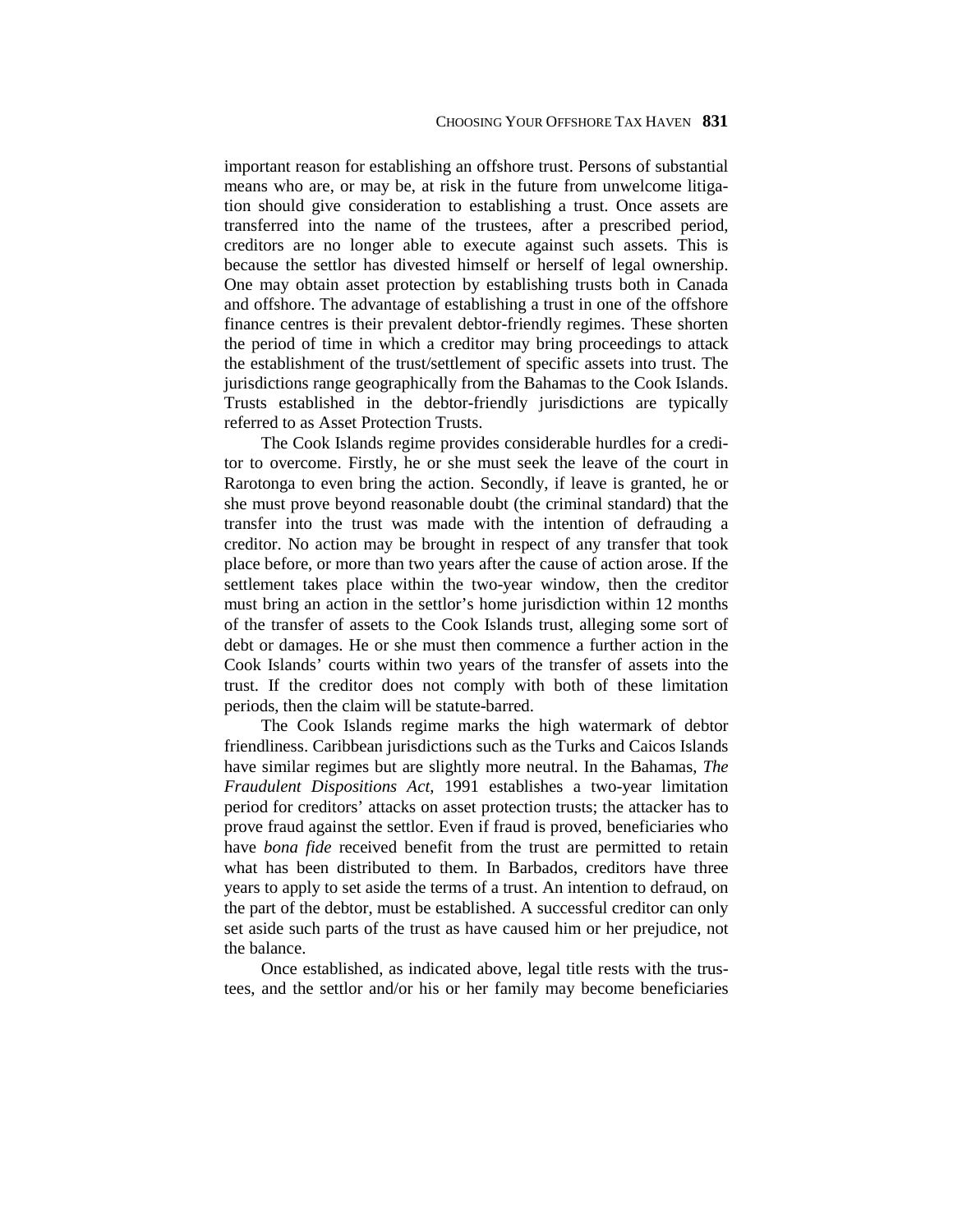#### **832** THE TRUSTED ADVISOR'S SURVIVAL KIT

and entitled to receive discretionary distributions. It is well settled that with a properly established trust, there is no right on the part of the beneficiaries to require payments to satisfy their creditors. Accordingly, execution against such a beneficiary could prove fruitless.

Some of the advantages of utilizing offshore trusts for asset protection purposes include the following:

- The geographic distance between Canada and the offshore centre makes an action against the trust more difficult to pursue than in Canada. To use an extreme example, the distance, as the crow flies, between Calgary and Rarotonga, Cook Islands is 11,670 kilometres. To fly there from Calgary takes a minimum of 24 hours in the air and requires one to change planes in Los Angeles and Papeete, French Polynesia.
- Foreign judgments normally are not recognized in offshore jurisdictions. A plaintiff will therefore have to litigate the entire action afresh in the offshore court, always assuming that the offshore court agrees to accept jurisdiction, which it may not.
- Should the action be permitted, then substantial costs will be incurred in prosecuting the action offshore.
- Time zone differences make it difficult to speak to lawyers by telephone. Distances preclude satisfactory conferences and briefing of witnesses ahead of travel to the offshore jurisdiction. Lawyers' hourly rates may be substantially higher than in Canada, owing to the difficulty of attracting lawyers willing to practise in such locations.

It will be logistically difficult and expensive to transport witnesses to give evidence.

The laws governing the trust will be those of the offshore jurisdiction — not those of Canada. The laws of the offshore jurisdiction are likely to be much more favourable to the debtor than to the creditor. Generally, the self-interest of an offshore finance centre is best served by a legal regime that upholds the sanctity of a trust under attack from a disgruntled creditor of the settlor. In most offshore finance centres, a high proportion of the population is employed in the trust and banking sector. Allowing trusts to easily collapse ultimately leads to the destruction of an important industry. Overseas investors will be unwilling to have their trust administered in a jurisdiction that allows the interests of overseas creditors to prevail.

The net result of the above is to discourage frivolous lawsuits and to encourage reasonable settlement offers from more legitimate complainants.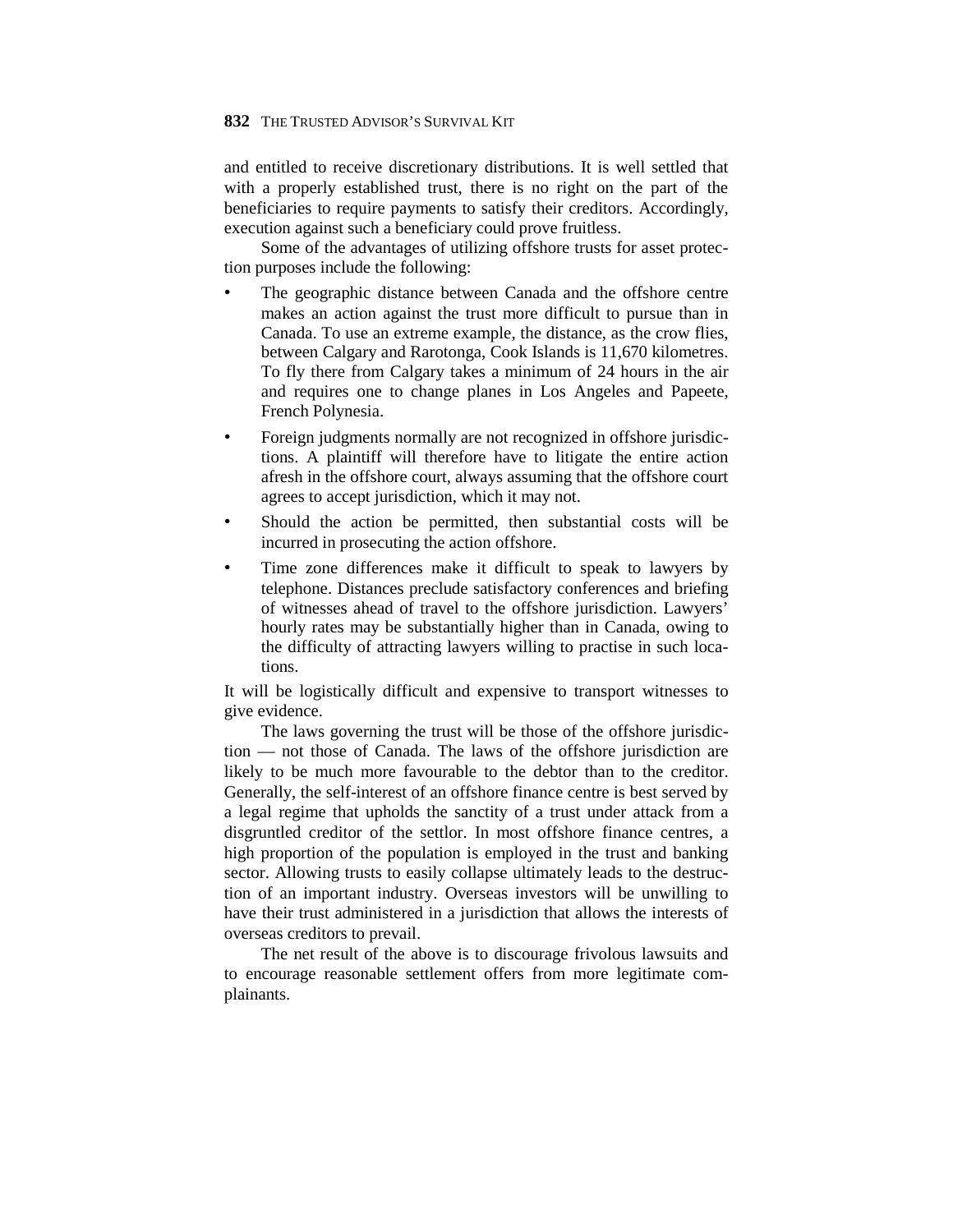## **FREEDOM FROM PROBATE (IMPOST AND CONFIDENTIALITY)**

Upon death, details of assets that have to be probated become a matter of public record. There is no requirement to make public details of assets that one settles into trust prior to one's death. Probate fees (however described) are charged in most provinces on the value of assets probated on death. These charges cannot be levied if the assets are already settled into an *inter vivos* trust, as the assets no longer form part of one's deceased estate. This is another excellent reason to establish an offshore trust.

## **EASE OF ADMINISTRATION OF ASSETS AND CONTINUITY**

One problem that manifests itself, particularly in the context of family businesses, is that of ownership of shareholding in the holding corporation by siblings, irrespective of their knowledge of the business and involvement in its day-to-day activities. For example, one child may have dutifully entered the family business upon completion of his or her education. Another may have pursued a career as a musician. It is unlikely that the latter sibling will be able to make the same contribution to business discussions as the former. Also, health or psychiatric problems may hinder family members, who have the best intentions, from properly exercising their rights as shareholders. Family disputes and the lack of capacity can frequently bring down a family business. An offshore discretionary family trust can be utilized to overcome these problems. Ownership of shareholding is vested in the trust. The trustees decide who will sit on the board of directors. The trust receives dividends paid by the company. The trustees then distribute income received by the trust from the company according to the needs of the beneficiaries, having regard to their duties as trustees, which require them to act in an even-handed manner. Further, upon the death of any family member, there is no issue pertaining to transfer of ownership of shares. The interest of the deceased in the trust is transferred on, according the provisions of the trust deed.

## **PERPETUITY PERIOD**

Most offshore jurisdictions have codified their trust law to provide for a fixed term for trusts to, typically, 80 years. In 2004, the Bahamas extended their perpetuity period from 80 years to 150 years. In April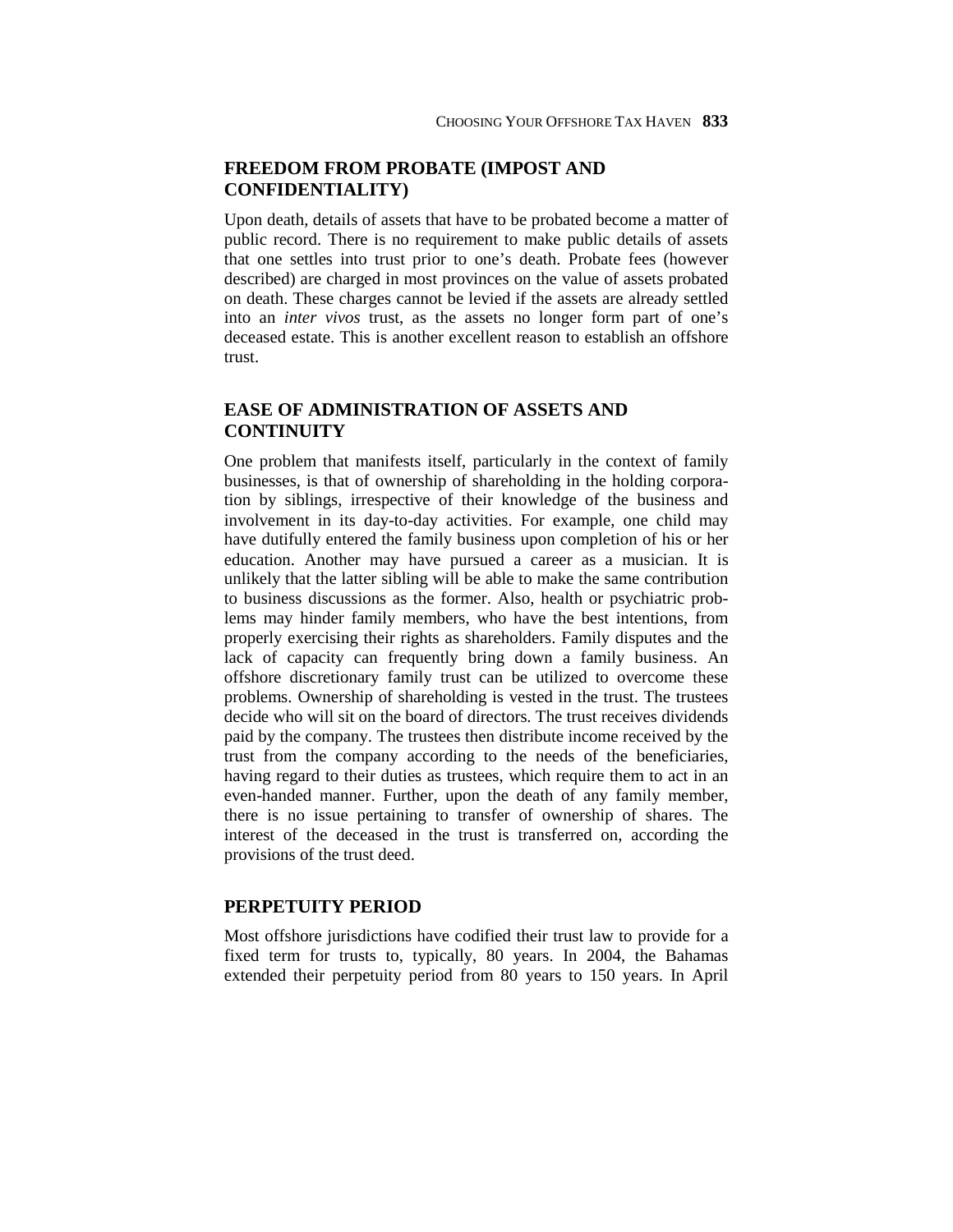2006, the Bailiwick of Jersey amended its trust law to provide for trusts of unlimited duration.

## **POLITICAL STABILITY**

Strange as it may seem, many Canadians have fears as to the complexion of future Canadian governments, in a state that may or may not include Quebec. Some prefer the prospect of having assets held in a trust based in, say, the Isle of Man, which is politically stable and conservative. The legislature of that country, the Tynewald, is 1,000 years old, making it the oldest parliament in the world. The "offshore" world now also includes Switzerland, whose political confederation dates back to August 1, 1201. It has enjoyed legislated neutrality in international conflicts since 1815. The trust industry is prominent in both countries exemplified here.

## **CANADIAN TAX SAVING**

In a nutshell, offshore trusts are now unlikely to be of assistance in making any substantial saving of Canadian income tax. An explanation of the legislative framework is described below. However, there are other structures that will achieve this end in appropriate circumstances. As indicated above, the primary reason for client consideration should be asset protection.

## **IBCS AND DOUBLE TAX TREATY WITH BARBADOS**

Barbados, like most offshore finance centres, provides a favourable tax regime for International Business Corporations (IBCs). IBC status is given to companies that are carrying on the business of international manufacturing or international trade or commerce. Broadly speaking, these activities have to be carried out in Barbados, with exports or the provision of services being to countries outside the Caricom area. Currently, Barbados' taxation of IBCs is at the rate of 2.5% for the first US\$10 million of their profits and gains, reducing to 1% on such over \$30 million. Pursuant to section 13.1 of the *International Business Companies Act* (1991), dividends paid by an IBC to a non-resident are free from withholding tax.

Barbados has a double tax treaty with Canada, which was signed on January 22, 1980.

Pursuant to paragraph 113(1)(a) of the *Income Tax Act*, R.S.C. 1985, c. 1 (5th Supp.), dividends from active business income earned by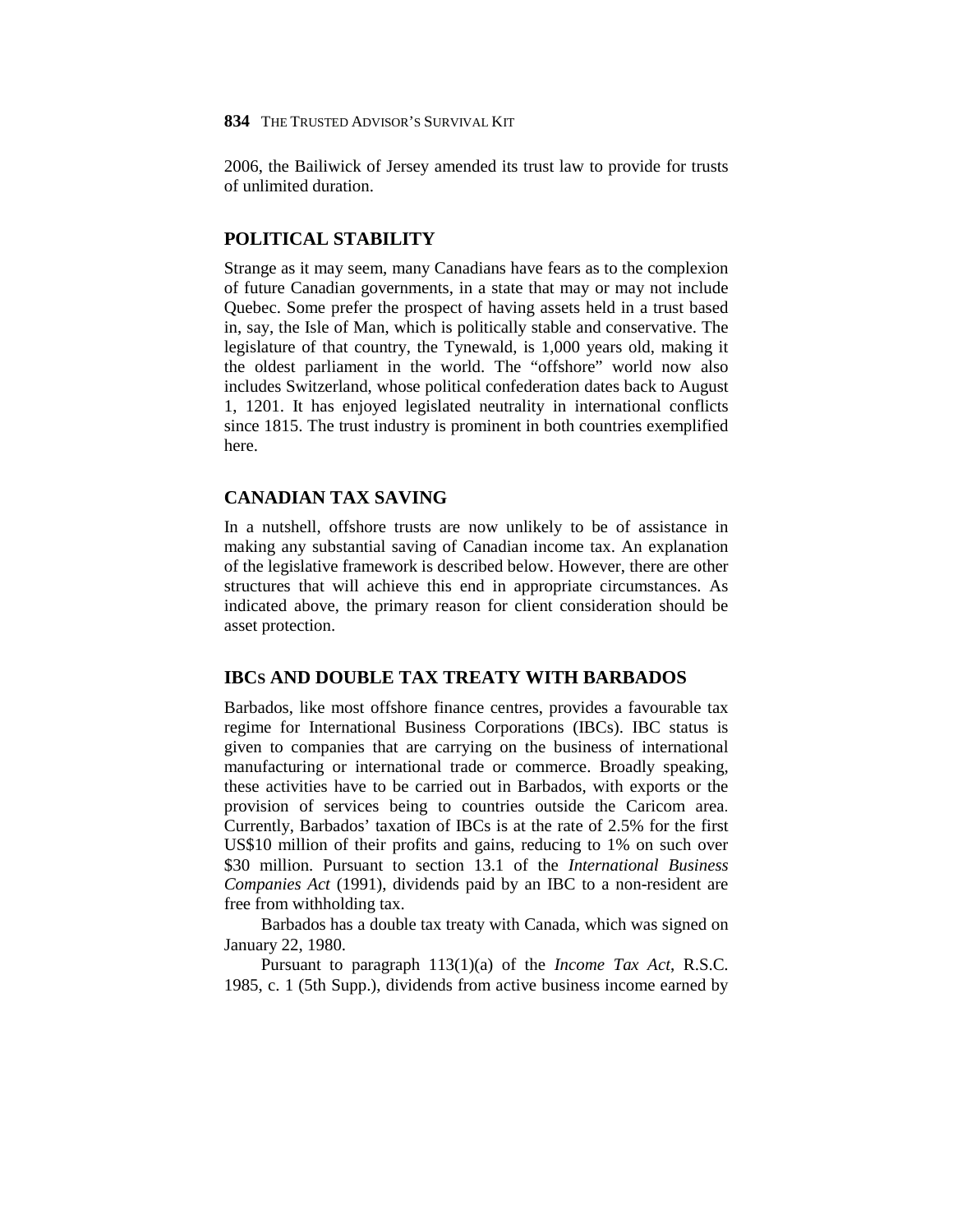foreign affiliates based in treaty partner countries (such as Barbados) are effectively exempt from Canadian tax when distributed to Canadian resident shareholders (individual or corporate).

## **OFFSHORE BANKING LICENCES**

Having one's own bank is a very valuable asset. It opens the door to all manner of financial transactions using funds originating from Canada. The appropriate category of banking licence is widely known in the offshore world as a "Class B" licence. This permits overseas investors to establish a bank that may conduct business with clients located anywhere but the country of the bank's incorporation.

In Barbados, this type of licence is known as an Offshore Banking Licence. Minimum capitalization is BDS\$2 million authorized and BDS\$1 million issued. These figures are due to be increased, and the Central Bank is already applying higher limits. A licensed bank pays an initial and continuing annual fee of BDS\$25,000. The Central Bank requires quarterly balance sheet reporting and filing of full annual accounts, along with a list of the licensee's directors (one of whom must be a Barbadian). There are 53 licensed offshore banks in Barbados. Offshore banks pay corporation tax on the same basis as IBCs. They are exempt from withholding tax on payments to non-residents or other offshore entities, from customs duties on goods and materials imported for their offshore business, from estate duties on any of their shares, securities or assets owned by a non-resident, and from property transfer tax on the transfer of shares, securities or other assets. Their offshore transactions are exempt from exchange control, and they are exempt from *ad valorem* stamp duty. Obtaining a banking licence is a matter of meeting fairly standard (but strict) criteria as to a good character of owners and the ability to provide skilled personnel to run the operation.

Another alternative is Panama, where the licence is known as a "restricted licence". Required capitalization is a minimum of 3 million Balboas (equivalent to US\$3 million). Panama is a sophisticated and stable world-banking centre. It has approximately 80 banks, of which 30 are operated under a restricted (overseas) licence.

## **WHICH JURISDICTION?**

Shortlist jurisdictions that have the asset protection regime and professional services that you and your advisor feel comfortable with. Go and have a look. Find out which jurisdiction leaves you with a good feeling. Sample the beaches and the fine hotels and restaurants in the context of